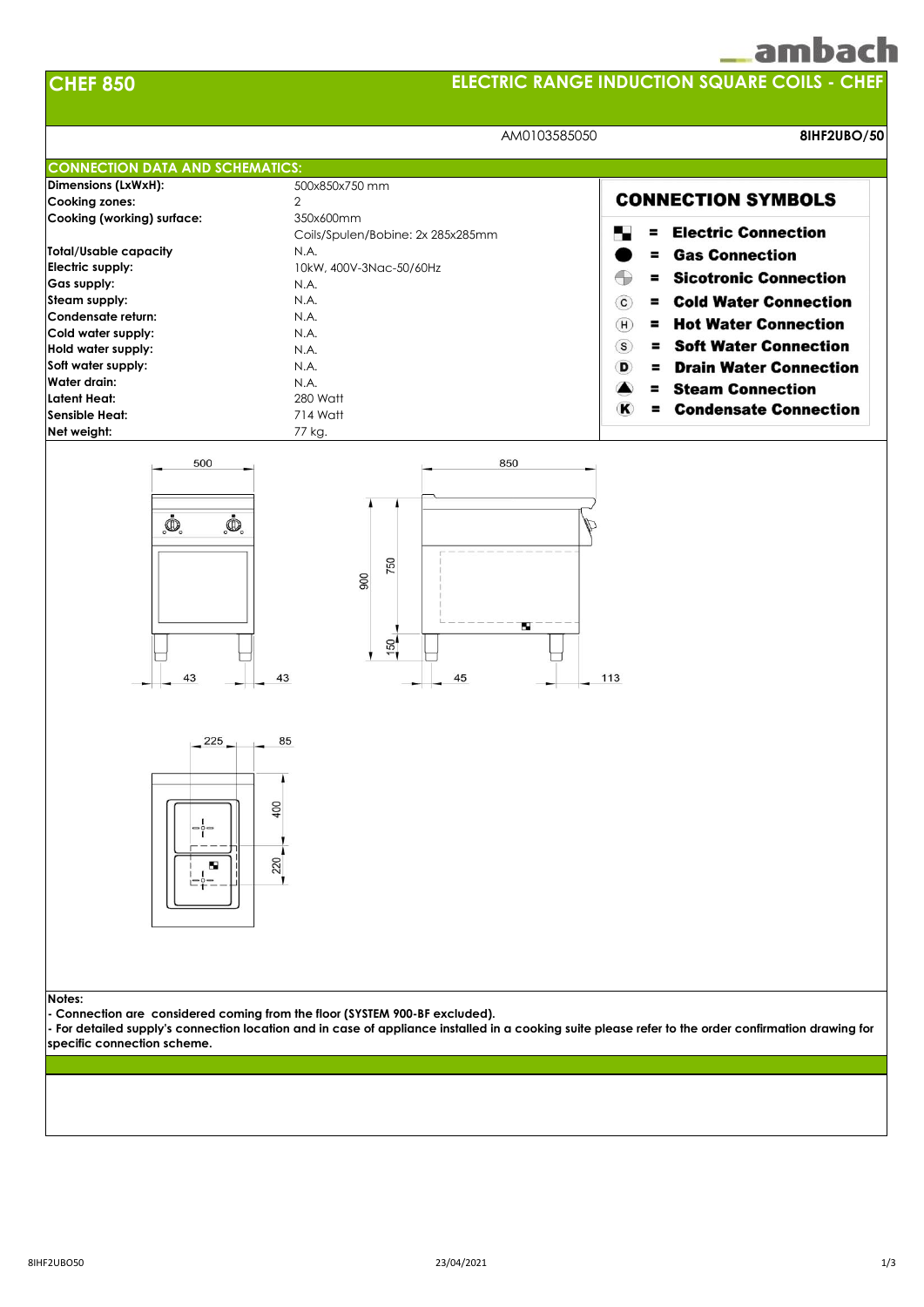# ambach

**CHEF 850**

### **ELEKTRO-INDUKTIONSHERD MIT QUADRATISCHEN KOCHZONEN - CHEF**

|                                             | AM0103585050<br>8IHF2UBO/50                                                                                                                                                                                                    |                                                   |
|---------------------------------------------|--------------------------------------------------------------------------------------------------------------------------------------------------------------------------------------------------------------------------------|---------------------------------------------------|
| <b>Technische Daten und Zeichnung:</b>      |                                                                                                                                                                                                                                |                                                   |
| Abmessungen (LxBxH):                        | 500x850x750 mm                                                                                                                                                                                                                 |                                                   |
| Kochzonen:                                  | $\overline{2}$                                                                                                                                                                                                                 | <b>ANSCHLUSS SYMBOLE</b>                          |
| Kochfläche (Arbeitsfläche):                 | 350x600mm                                                                                                                                                                                                                      |                                                   |
|                                             | Coils/Spulen/Bobine: 2x 285x285mm                                                                                                                                                                                              | <b>Elektrischer Anschluss</b><br>Ξ                |
| Gesamt-/Nutzinhalt:                         | N.A.                                                                                                                                                                                                                           | <b>Gasanschluss</b>                               |
| Stromversorgung:                            | 10kW, 400V-3Nac-50/60Hz                                                                                                                                                                                                        |                                                   |
| Gasversorgung:                              | N.A.                                                                                                                                                                                                                           | Œ<br><b>Sicotronic Anschluss</b><br>٠             |
| Dampfversorgung:                            | N.A.                                                                                                                                                                                                                           | <b>Kaltwasseranschluss</b><br>$\circ$<br>$\equiv$ |
| Kondensatablauf:                            | N.A.                                                                                                                                                                                                                           |                                                   |
| Kaltwasserversorgung:                       | N.A.                                                                                                                                                                                                                           | = Warmwasseranschluss<br>(H)                      |
| Warmwasserversorgung:                       | N.A.                                                                                                                                                                                                                           | $\left($ S<br>Weichwasseranschluss<br>Ξ.          |
| Weichewasserversorgung:                     | N.A.                                                                                                                                                                                                                           | <b>Wasserablauf Anschluss</b><br>D<br>Ξ.          |
| Wasserablauf:                               | N.A.                                                                                                                                                                                                                           |                                                   |
| Latente Wärme:                              | 280 Watt                                                                                                                                                                                                                       | <b>Dampfanschluss</b><br>Ξ                        |
| Sensible Wärme:                             | 714 Watt                                                                                                                                                                                                                       | Kondensablauf<br>$\bf K$<br>$\equiv$              |
| Nettogewicht:                               | 77 kg.                                                                                                                                                                                                                         |                                                   |
| $\mathbf{\Phi}$<br>$\bar{\mathbb{Q}}$<br>43 | 750<br>900<br>ш<br>150<br>43<br>45                                                                                                                                                                                             | 113                                               |
| 225<br>$\circ$ $-$<br>ш                     | 85<br>400<br>220                                                                                                                                                                                                               |                                                   |
| Anmerkungen:                                | Die Anschlüsse sind als vom Boden kommend gezeichnet (SYSTEM 900-BF ausgeschlossen).<br>- Für detaillierte Angaben zu den Anschlüssen in einem einem Kochblock, mussen diese von Projekt zu Projekt spezifisch geplant werden. |                                                   |